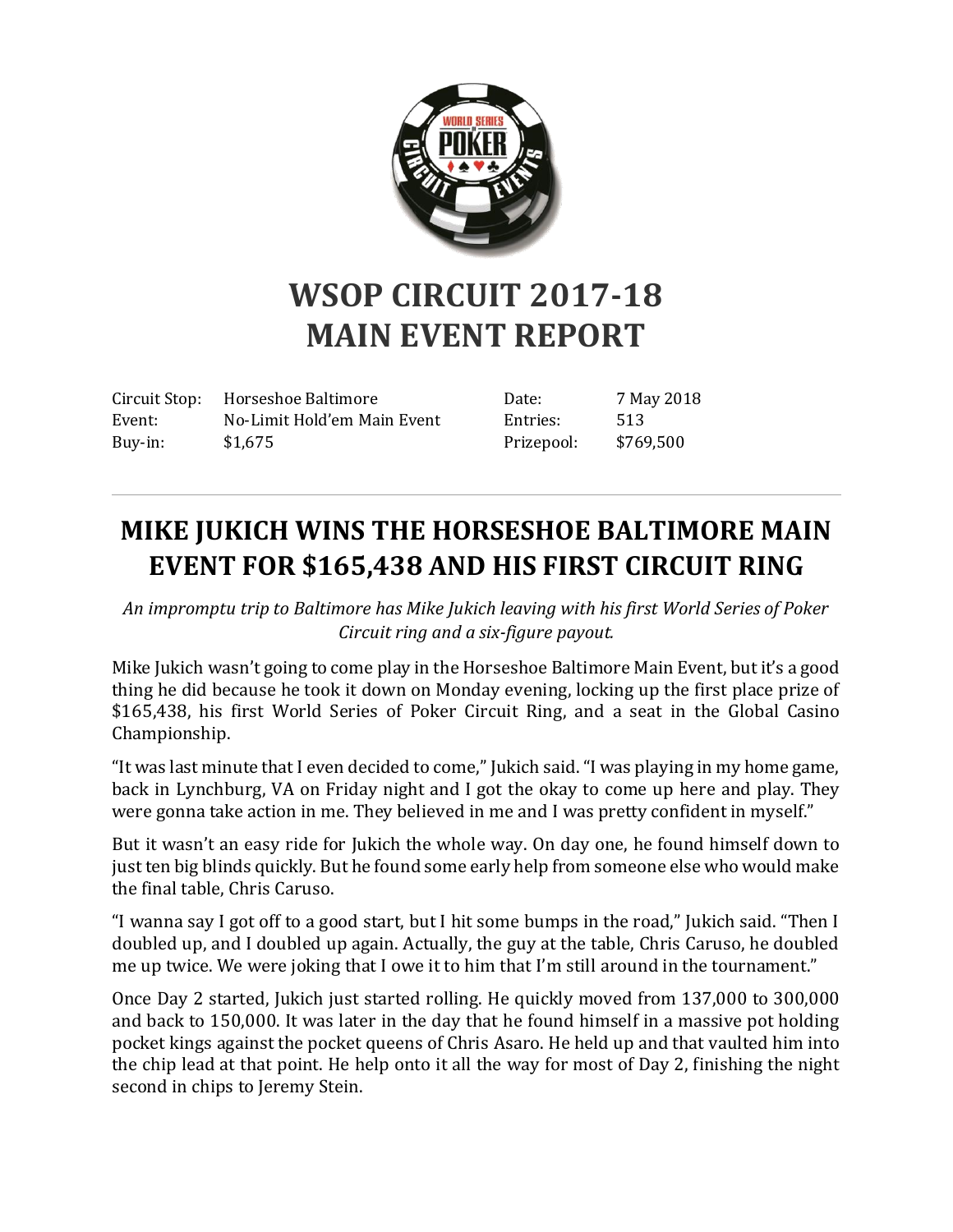"That helped a ton," Jukich said about the kings against queens hand. "The first hand of the day was kind of a disaster, but I went from 10k to 300k in like four hands. I just kept speaking to the guys in my group chats and they kept me positive. They were saying this was my tournament and that they had a vision for me to win this tournament."

The final table was mostly smooth sailing for Jukich. He stayed out of trouble as players started falling left and right. But right at the start, Jukich ran into a cooler. Paul Fisher flopped trip aces against Jukich who flopped aces up. But Jukich stayed calm and collected despite the beat, not losing his focus.

"It was a pretty cooler spot," Jukich said. "I knew he had aces too, but I just can't fold there."

The first two players were actually eliminated by James St. Hilaire who took out Ari Eiblum with ace-queen against ace-jack, as well as Paul Fisher with ace-king against ace-jack. Kyle Jensen was the next to fall when he moved all in with ace-six against Chris Caruso's queeneight, and Caruso rivered a pair of eights to send him to the rail.

It was Jukich's savior who dropped in sixth place, when he was taken out by James St. Hilaire as well. Jukich took a couple pots from Caruso to put him in the danger zone and Caruso eventually moved all in with ace-five, running into St. Hilaire's ace-jack. He did not improve and he was sent to the rail in fifth.

Jukich actually didn't eliminate a single player at the final table until the final three, and only found himself all in and at risk once. Chris Conrad and Kyle Adams were both eliminated by Jeremey Stein in quick succession, bringing the players down to three-handed play. From there, Jukich dropped to the shortest stack after losing several small pots but he won in an important spot against St. Hilaire. Jukich got his jacks in against St. Hilaire's pocket nines, held up and never looked back.

It seemed like Jukich won every pot from that point on. He eliminated St. Hilaire with acejack against nine-ten suited and just a few hands later, he played a flip for it all against Jeremy Stein for the win. With that his rail came running down from the audience to congratulate him, a rail that included another poker pro, Alex Rocha. A player that Jukich attributes a lot of his success too.

"He helps [my game] a lot, man," Jukich said. "A lot of credit to him too. He, Asher Coniff, Joe Liberta. They are like my main guys that I talk a lot of poker with. They've kind taken me under their wing and showed me a ton about poker. I look up to them."

For many of the grinders today, getting another ring, or a trophy doesn't mean much, but not for Jukich.

"They'll think it's kind of silly, but it did mean a lot to me to actually win one," Jukich said. "I like that kind of stuff, like trophies. It's really cool, even if it's just the sentimental value."

But it's definitely about more than just the trophies for Jukich. He has a fiancé and a two-year old son named Ryker.

"I just have to give a shout out to my fiancé, Ashley and my son, Ryker," Jukich said. "That's who I do this for."